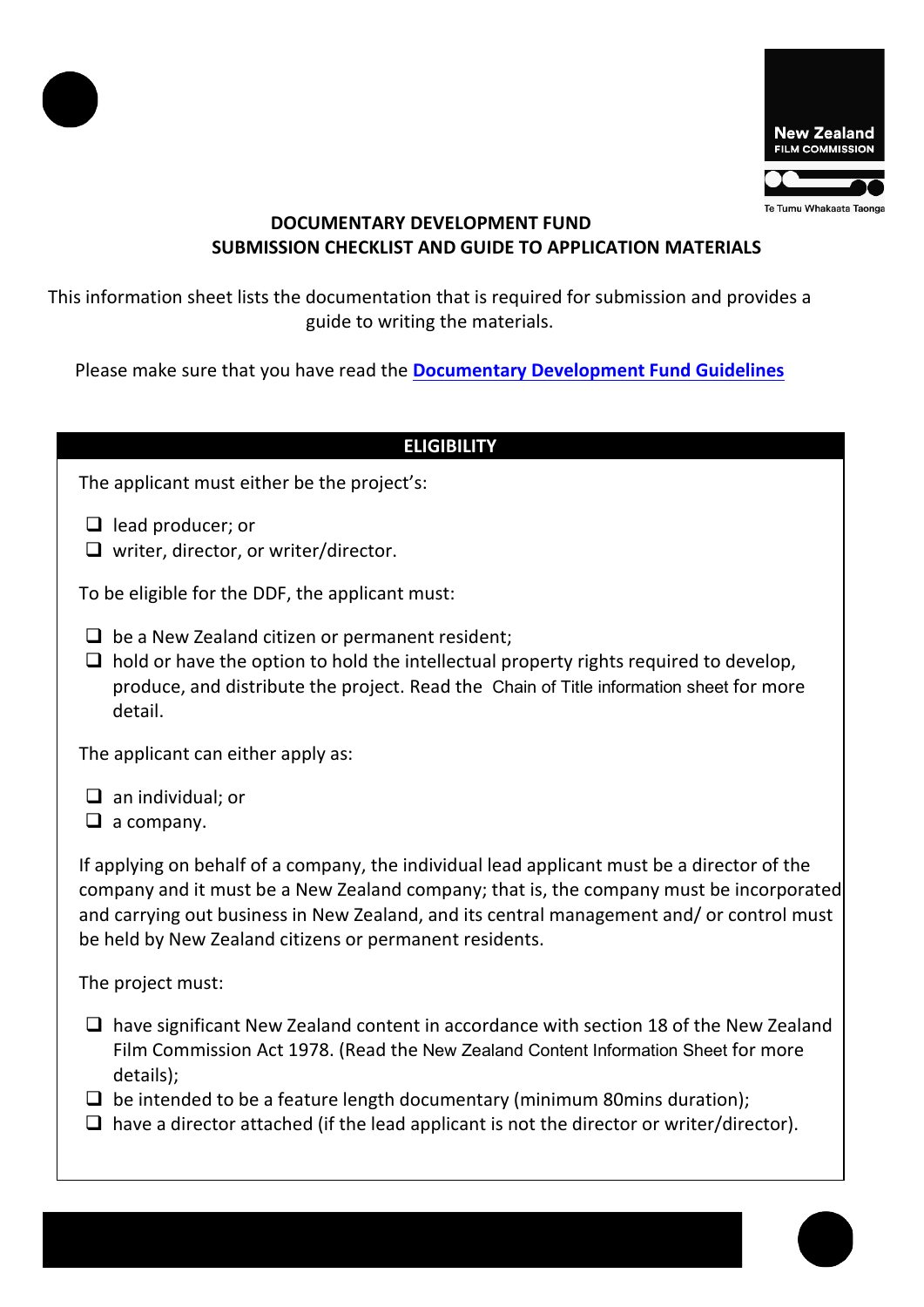| <b>SUBMISSION DOCUMENTS</b>                  |                                                                                                                                                                                                                                                                    |
|----------------------------------------------|--------------------------------------------------------------------------------------------------------------------------------------------------------------------------------------------------------------------------------------------------------------------|
| <b>CREATIVE</b><br>MATERIAL                  | $\Box$ Logline.<br>Synopsis (maximum 1 page).<br>Treatment (minimum 10 pages in 12pt courier).<br>Visual material.                                                                                                                                                 |
| <b>TEAM</b><br>VISION                        | Producer's overview.<br>Director's vision.<br>Development notes.<br>⊔                                                                                                                                                                                              |
| <b>ENGAGEMENT</b><br><b>AUDIENCE</b><br>PLAN | $\Box$ Notes on the target audience for the film and the proposed means of<br>achieving that audience.<br>Written evidence of domestic distributor interest and overseas market<br>interest (where appropriate).                                                   |
| BACKGROUND                                   | $\Box$ Project history.<br>Details of other NZFC financing or support.                                                                                                                                                                                             |
| <b>TIMELINE</b><br><b>BUDGET</b><br>AND      | $\Box$ Detailed development budget.<br>Proposed development timeline.<br>Details of expenditure to date.                                                                                                                                                           |
| <b>KEY<br/>PERSONNEL</b>                     | $\Box$ CVs or bios and demographics of key personnel attached to the project.<br>Letters of interest/notes for any consultants or individuals named as providing<br>support or advice.                                                                             |
| <b>TE RAUTAKI</b><br>MÃORI                   | $\Box$ If your project contains Māori content, provide details of consultation,<br>engagement with or inclusion of Māori creative/s, Māori advisor/s and where<br>applicable hapū and/or Iwi across the project to ensure authentic stories and<br>representation. |

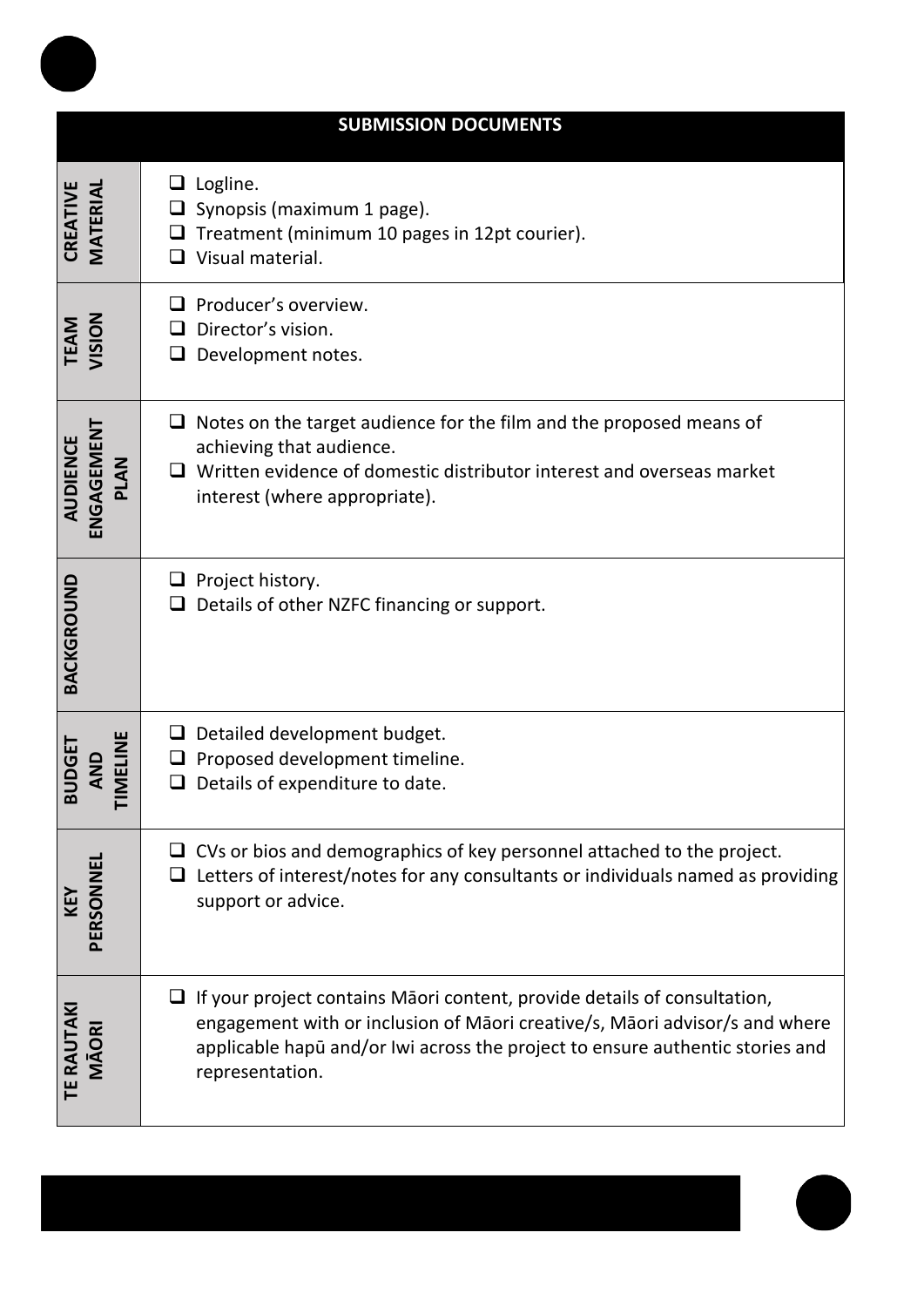## **Writing Creative and Submission Material for DDF**

## **Logline**

The logline is a statement, in 35 words or less, that reflects the essential dramatic question inherent in the project. This is not a tagline for a movie poster, but rather a one-or two-line summary of the film's essential premise.

Keep in mind that we always publish the title and sometimes the logline of all projects we fund.

## **Synopsis**

The synopsis is a condensed outline of your documentary storyline, which narrates the journey of your key characters and illuminates the inherent drama. It should include the anticipated conclusion to the film. The documentary synopsis should allow the reader to get a sense of the style and tone of the project and of its cinematic qualities. It should be maximum one page.

## **Treatment**

The reality is that you will have done a certain amount of 'spec' work before making an application. This funding is not available for applicants still finding the idea.

We expect your treatment to demonstrate that your concept will become a compelling documentary with a cinematic aesthetic and/or of a scale (in terms of audience reach, story content, intended execution etc) to command a theatrical release. We will look for the following elements:

- A unique argument or a view of the world presented by a charismatic and/or famous individual.
- A compelling emotional journey.
- Access to places or individuals never seen before on screen.

Your treatment should expand on your synopsis and tell us:

- What the story is, as far as you know at this stage e.g. history of event, person's life to date.
- Who the key characters are.
- What is happening now that makes this documentary essential at this time.
- What is the central dramatic question that you wish to explore.
- What flexibility is there within the plan to follow unexpected pathways / your plan B if the original storyline changes.

The treatment should be minimum 10 pages, single spaced, in industry standard 12pt courier.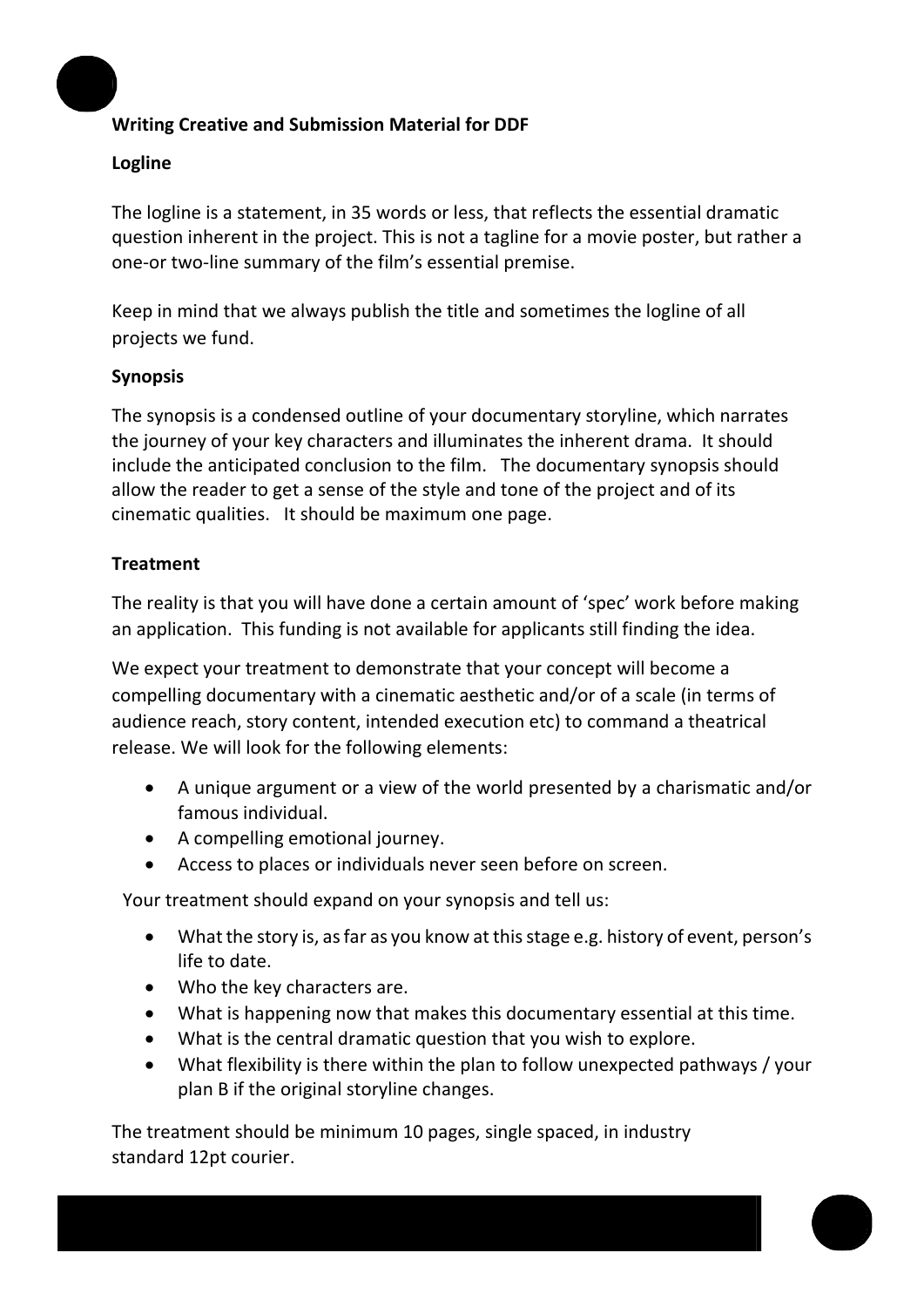

The person writing the treatment must be identified and must be a key creative on the project.

## **Producer/ lead applicant's overview**

This is your opportunity to show why the NZFC should support your project ahead of others.

Your written statement will set out the following:

- Your vision for the film.
- Who the intended audience is.
- What the expected scale of production is, along with some indication of a production financing strategy.
- Your assessment of the current stage of development.
- The next steps required to move the project forward, including how the intended development process will work between the parties involved.
- If preliminary shooting is intended, a rationale needs to be made.

#### **Director's vision**

There must be a director attached to the project. The director should present their ideas for moving the project towards production. The director's notes should also provide a sense of their creative vision for the film.

#### **Treatment development notes**

Provide a written statement demonstrating an understanding of the current stage of story development including strengths and weaknesses and overall critical analysis. Present a plan to address the weaknesses in the story and characters in order to advance the project.

#### **Visual material**

Provide a link to an online screener with password where we can access previous work by the director, and any other visual material such as a teaser, or footage already shot. You can also include a document that will help us understand your vision (limit 20 pages). This could incorporate a look-book, visual references or location overview.